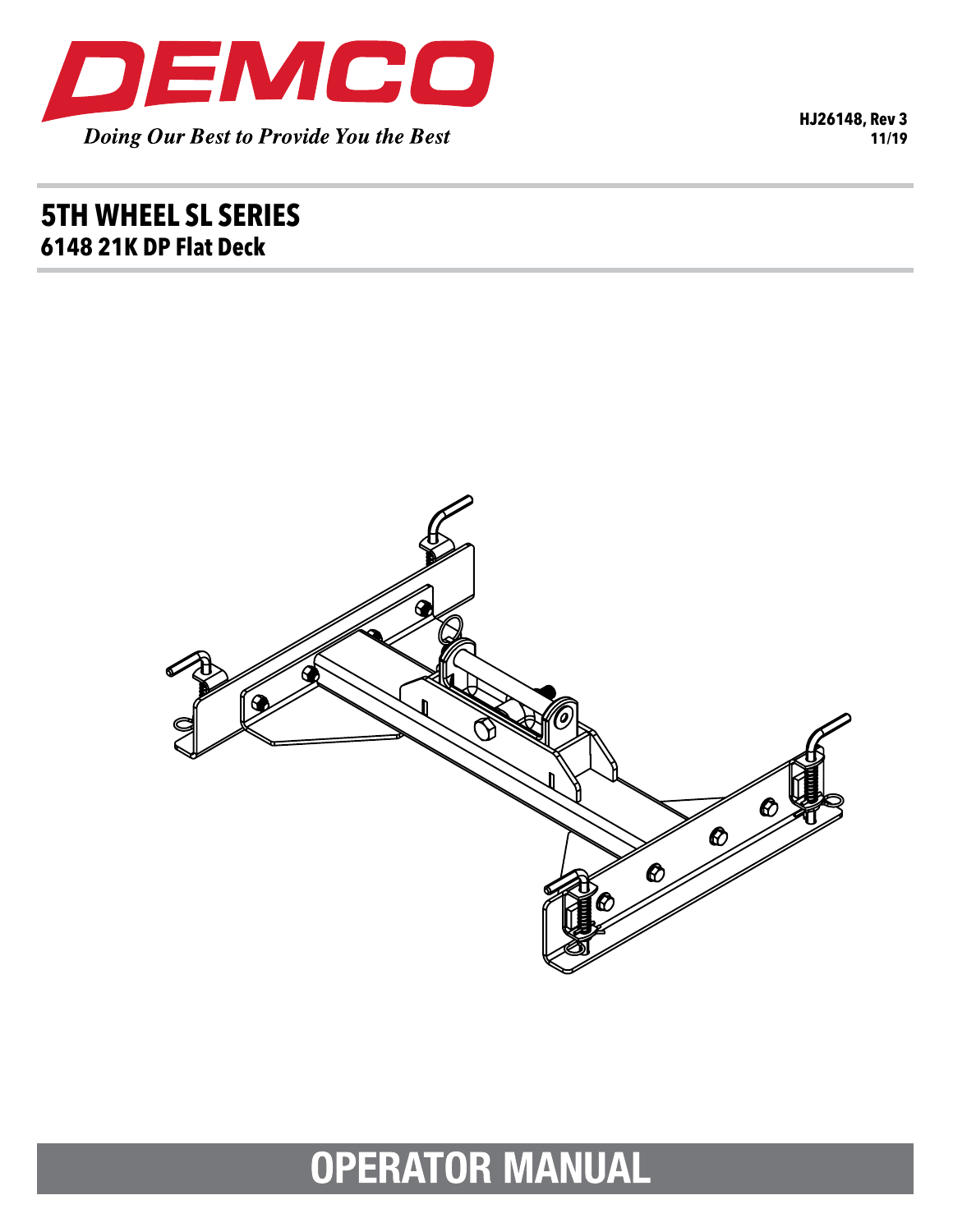## **WARRANTY POLICY, OPERATOR MANUALS & REGISTRATION**

Go online to www.demco-products.com to review Demco warranty policies, operator manuals and register your Demco product.





**ITEM** 

 $\mathbf{1}$  $\overline{2}$ 

 $\mathfrak{Z}$ 

4

5

 $\overline{6}$ 

 $\overline{7}$ 

 $\,8\,$ 

9

10

 $11$ 

12

13

 $14$ 

15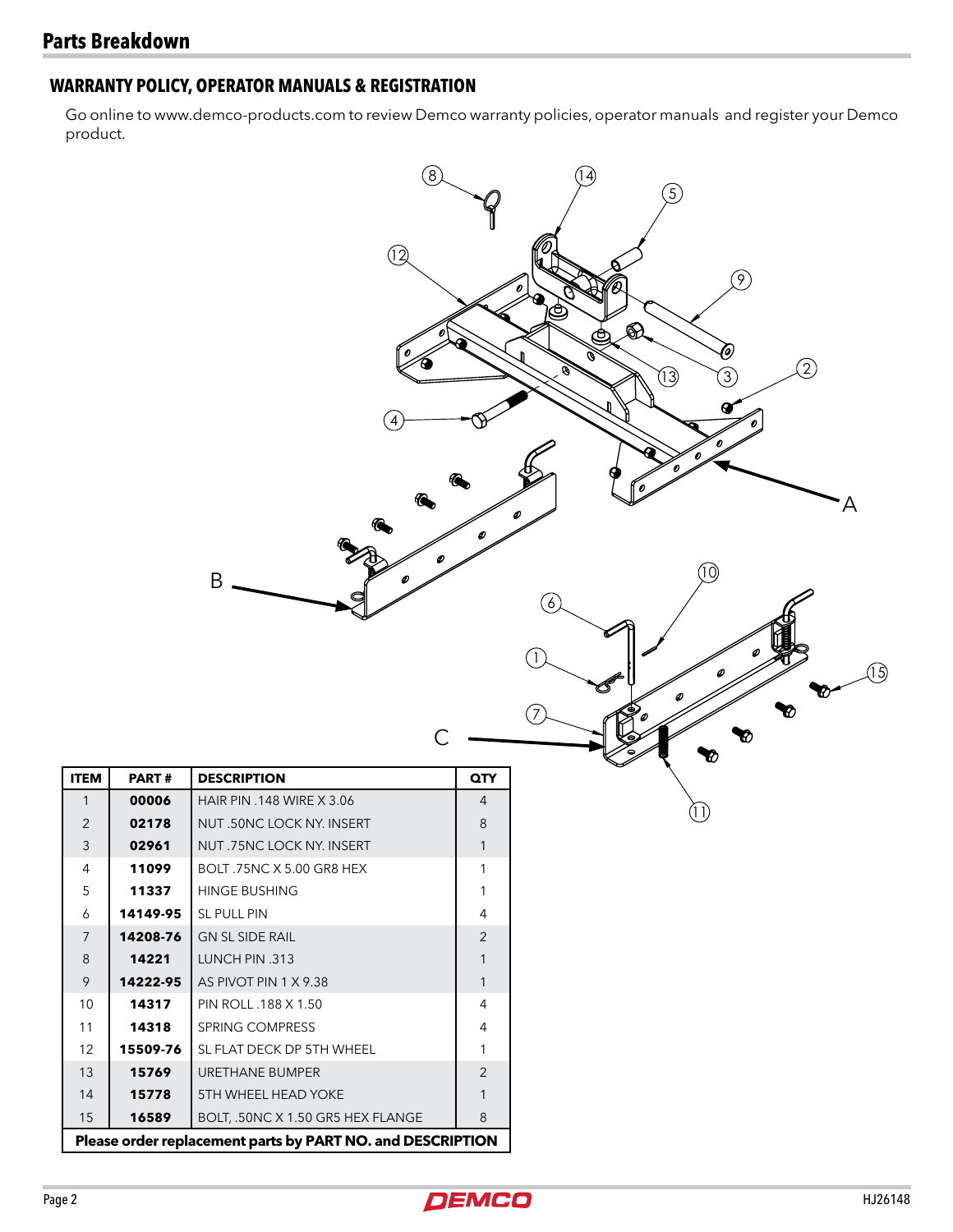### **6148 SL Series 21K Double Pivot Flat Deck Assembly & Torque Specifications**

The flat deck slider 5th wheel hitch is easy to assemble and install. The general instructions for the base rail installation are in with the bedrail kit.

- 1. Loosely bolt side plates 14208-76 (B) & (C) onto the main body of 6148 (A).
- 2. Assemble and tighten bolts while unit is sitting on a flat & level surface.
- 3. Insert into base rails, position in truck bed and mount as per instructions in bedrail kit.
- 4. Attach 6076 hitch head to cross member. You are ready to travel.



Torque figures indicated are valid for non-greased or non-oiled threads and heads unless otherwise specified. Therefore, do not grease or oil bolts or capscrews unless otherwise specified in this manual. When using locking elements, increase torque values by 5%.

\* GRADE or CLASS value for bolts and capscrews are identified by their head markings.

### **BOLT TORQUE DATA FOR STANDARD NUTS, BOLTS, AND CAPSCREWS**

Tighten all bolts to torques specified in chart unless otherwise noted. Check tightness of bolts periodically, using bolt chart as guide. Replace hardware with same grade bolt.

| <b>Bolt Torque for Standard bolts *</b> |                |       |                |       |                |        |  |  |  |
|-----------------------------------------|----------------|-------|----------------|-------|----------------|--------|--|--|--|
| "A"                                     | <b>GRADE 2</b> |       | <b>GRADE 5</b> |       | <b>GRADE 8</b> |        |  |  |  |
|                                         | lb-ft          | (N.m) | lb-ft          | (N.m) | Ib-ft          | (N.m)  |  |  |  |
| 1/4"                                    | 6              | (8)   | 9              | (12)  | 12             | (16)   |  |  |  |
| 5/16''                                  | 10             | (13)  | 18             | (25)  | 25             | (35)   |  |  |  |
| 3/8"                                    | 20             | (27)  | 30             | (40)  | 45             | (60)   |  |  |  |
| 7/16''                                  | 30             | (40)  | 50             | (70)  | 80             | (110)  |  |  |  |
| 1/2"                                    | 45             | (60)  | 75             | (100) | 115            | (155)  |  |  |  |
| 9/16''                                  | 70             | (95)  | 115            | (155) | 165            | (220)  |  |  |  |
| 5/8''                                   | 95             | (130) | 150            | (200) | 225            | (300)  |  |  |  |
| 3/4''                                   | 165            | (225) | 290            | (390) | 400            | (540)  |  |  |  |
| 7/8"                                    | 170            | (230) | 420            | (570) | 650            | (880)  |  |  |  |
| 1 <sup>''</sup>                         | 225            | (300) | 630            | (850) | 970            | (1310) |  |  |  |

| Bolt Torque for Metric bolts * |                  |       |                  |       |                   |        |  |  |  |  |
|--------------------------------|------------------|-------|------------------|-------|-------------------|--------|--|--|--|--|
| "A"                            | <b>CLASS 8.8</b> |       | <b>CLASS 9.8</b> |       | <b>CLASS 10.9</b> |        |  |  |  |  |
|                                | Ib-ft            | (N.m) | lb-ft            | (N.m) | lb-ft             | (N.m)  |  |  |  |  |
| 6                              | 9                | (13)  | 10               | (14)  | 13                | (17)   |  |  |  |  |
| 7                              | 15               | (21)  | 18               | (24)  | 21                | (29)   |  |  |  |  |
| 8                              | 23               | (31)  | 25               | (34)  | 31                | (42)   |  |  |  |  |
| 10                             | 45               | (61)  | 50               | (68)  | 61                | (83)   |  |  |  |  |
| 12                             | 78               | (106) | 88               | (118) | 106               | (144)  |  |  |  |  |
| 14                             | 125              | (169) | 140              | (189) | 170               | (230)  |  |  |  |  |
| 16                             | 194              | (263) | 216              | (293) | 263               | (357)  |  |  |  |  |
| 18                             | 268              | (363) | --               | --    | 364               | (493)  |  |  |  |  |
| 20                             | 378              | (513) |                  |       | 515               | (689)  |  |  |  |  |
| 22                             | 516              | (699) | --               | --    | 702               | (952)  |  |  |  |  |
| 24                             | 654              | (886) |                  |       | 890               | (1206) |  |  |  |  |

NOTE: Unless otherwise specified, high-strength Grade 5 hex bolts are used throughout assembly of equipment.